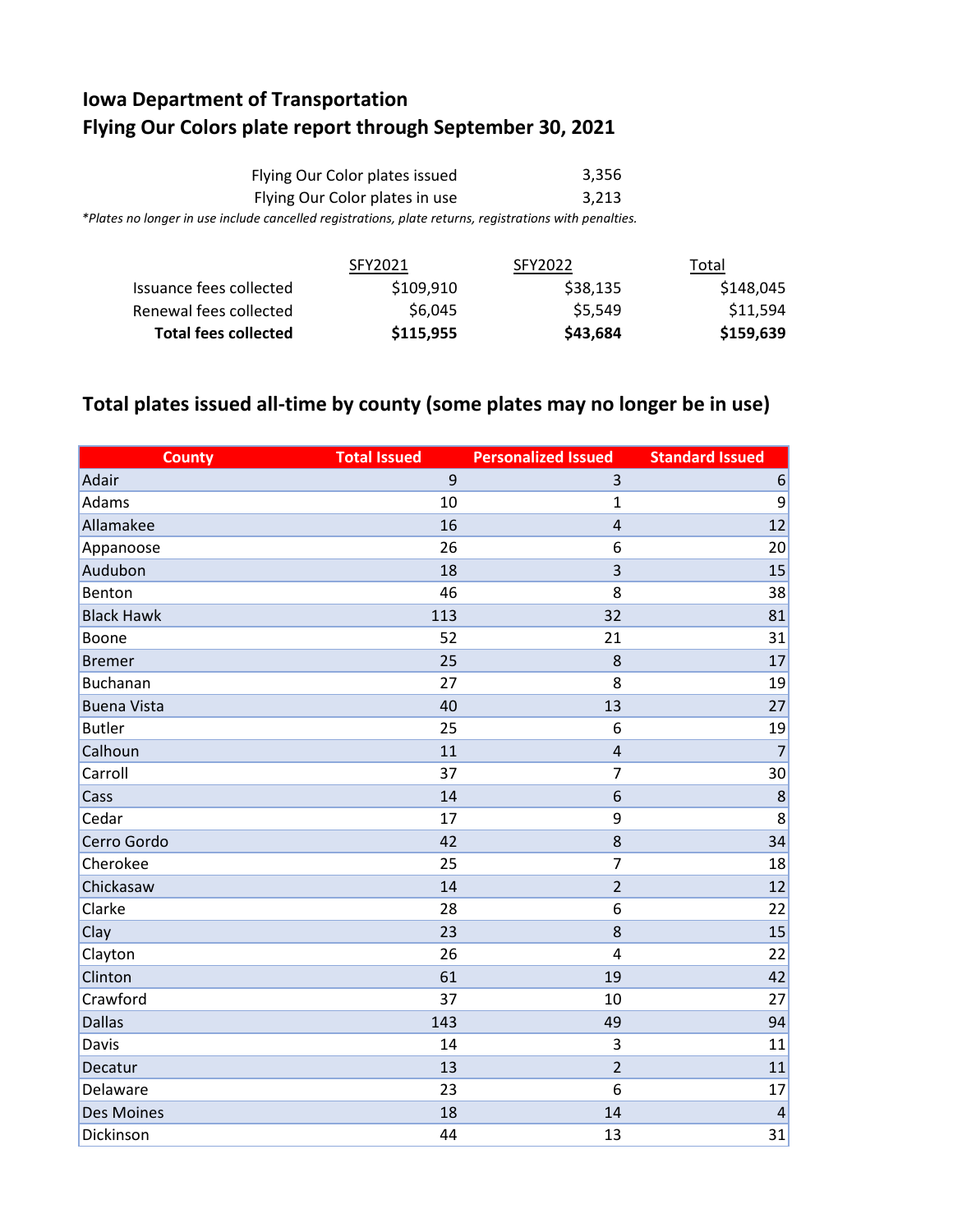| Dubuque    | 53             | 24                      | 29                      |
|------------|----------------|-------------------------|-------------------------|
| Emmet      | $\overline{7}$ | $\overline{2}$          | $\mathsf S$             |
| Fayette    | 19             | 5                       | 14                      |
| Floyd      | 15             | 4                       | 11                      |
| Franklin   | 27             | 6                       | 21                      |
| Fremont    | 6              | 3                       | $\mathsf 3$             |
| Greene     | 8              | 3                       | $\overline{\mathbf{5}}$ |
| Grundy     | 25             | 12                      | 13                      |
| Guthrie    | 17             | $\overline{2}$          | 15                      |
| Hamilton   | 22             | 8                       | 14                      |
| Hancock    | $\overline{2}$ | $\overline{2}$          | $\mathbf 0$             |
| Hardin     | 20             | 3                       | 17                      |
| Harrison   | 14             | $\overline{\mathbf{3}}$ | 11                      |
| Henry      | 20             | 6                       | 14                      |
| Howard     | 16             | $\overline{2}$          | 14                      |
| Humboldt   | 23             | $\mathbf{1}$            | 22                      |
| Ida        | 15             | $\pmb{4}$               | 11                      |
| lowa       | 39             | 8                       | 31                      |
| Jackson    | 25             | $\overline{7}$          | 18                      |
| Jasper     | 36             | 20                      | 16                      |
| Jefferson  | 19             | $6\phantom{1}6$         | 13                      |
| Johnson    | 131            | 43                      | 88                      |
| Jones      | 8              | 5                       | $\overline{3}$          |
| Keokuk     | 15             | 5                       | $10\,$                  |
| Kossuth    | 54             | 12                      | 42                      |
| Lee        | 35             | 15                      | 20                      |
| Linn       | 169            | 74                      | 95                      |
| Louisa     | 5              | $\mathbf{1}$            | $\overline{4}$          |
| Lucas      | 15             | $\mathbf 0$             | 15                      |
| Lyon       | 30             | 5                       | 25                      |
| Madison    | 29             | 11                      | 18                      |
| Mahaska    | 28             | 9                       | 19                      |
| Marion     | 33             | $\mathsf g$             | 24                      |
| Marshall   | 33             | 13                      | 20                      |
| Mills      | 29             | 6                       | 23                      |
| Mitchell   | 21             | $\mathbf 1$             | 20                      |
| Monona     | 8              | $\overline{2}$          | $6 \overline{}$         |
| Monroe     | 12             | 6                       | 6                       |
| Montgomery | 17             | 5                       | 12                      |
| Muscatine  | 37             | 13                      | 24                      |
| Obrien     | 34             | $\sqrt{4}$              | 30 <sub>2</sub>         |
| Osceola    | 11             | $\mathbf{1}$            | 10                      |
| Page       | 14             | $\boldsymbol{6}$        | $\boldsymbol{8}$        |
| Palo Alto  | 9              | $\overline{2}$          | $\overline{7}$          |
| Plymouth   | 26             | 14                      | 12                      |
| Pocahontas | 19             | 4                       | 15                      |
| Polk       | 284            | 167                     | 117                     |